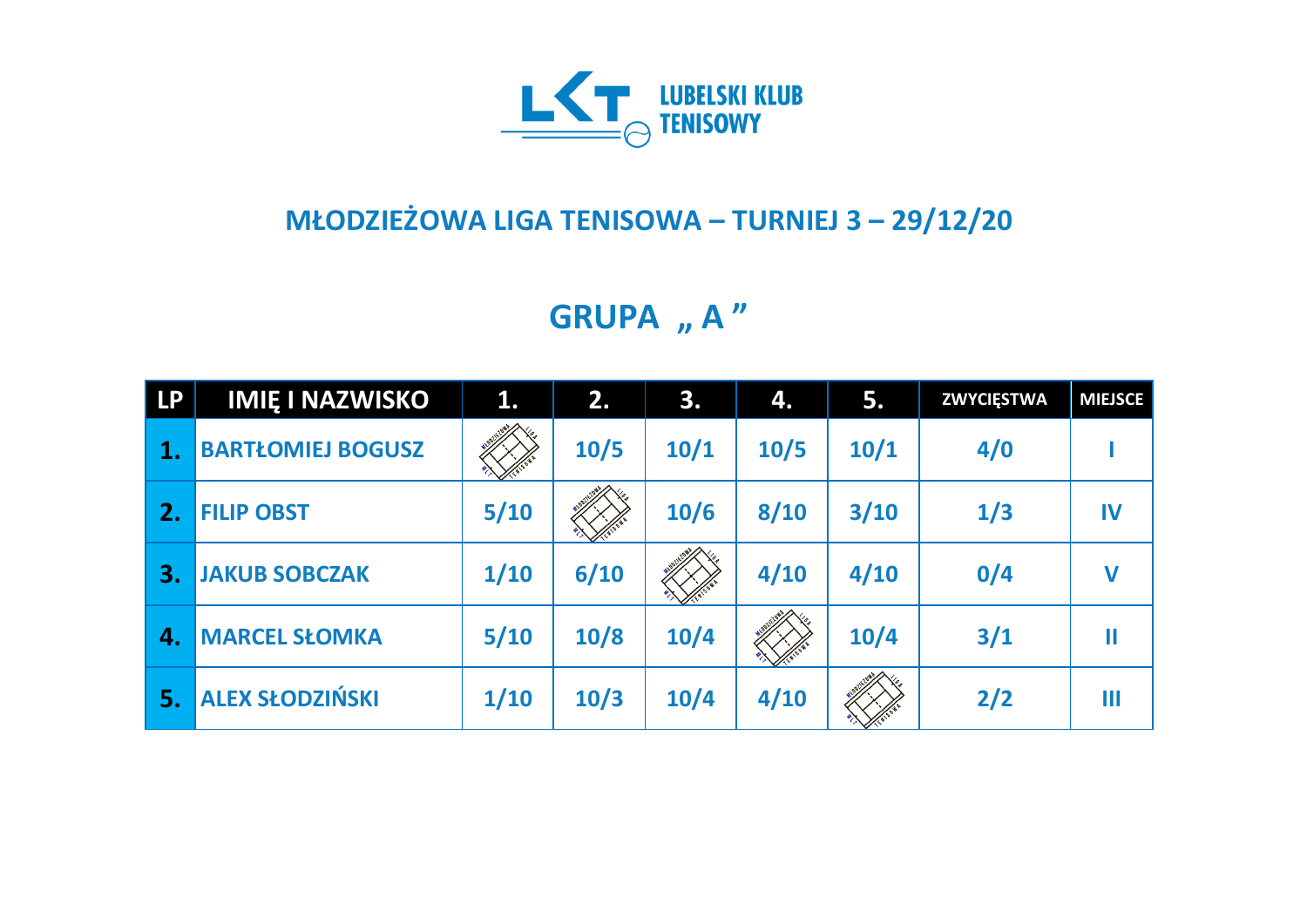

## **MŁODZIEŻOWA LIGA TENISOWA – TURNIEJ 3 – 29/12/20**

**GRUPA** , **B** "

| <b>LP</b> | <b>IMIĘ I NAZWISKO</b>   | 1.     | 2.     | 3.     | 4.    | 5.   | <b>ZWYCIĘSTWA</b> | <b>MIEJSCE</b>      |
|-----------|--------------------------|--------|--------|--------|-------|------|-------------------|---------------------|
| 1.        | <b>KONRAD SŁOWAŃSKI</b>  |        | $10/4$ | 10/5   | 10/7  | 10/2 | 4/0               |                     |
| 2.        | <b>NATAN ZIARKEWICZ</b>  | 4/10   |        | $10/7$ | 7/10  | 10/7 | 2/2               | Ш                   |
| 3.        | <b>KONSTANTY STAREGA</b> | $5/10$ | 7/10   |        | 12/14 | 10/2 | 1/3               | IV                  |
| 4.        | ŁUKASZ ROLIŃSKI          | 7/10   | $10/7$ | 14/12  |       | 10/2 | 1/3               | $\mathbf \mathbf I$ |
| 5.        | <b>OSKAR SOLARSKI</b>    | 2/10   | 7/10   | 2/10   | 2/10  |      | 0/4               | $\mathbf v$         |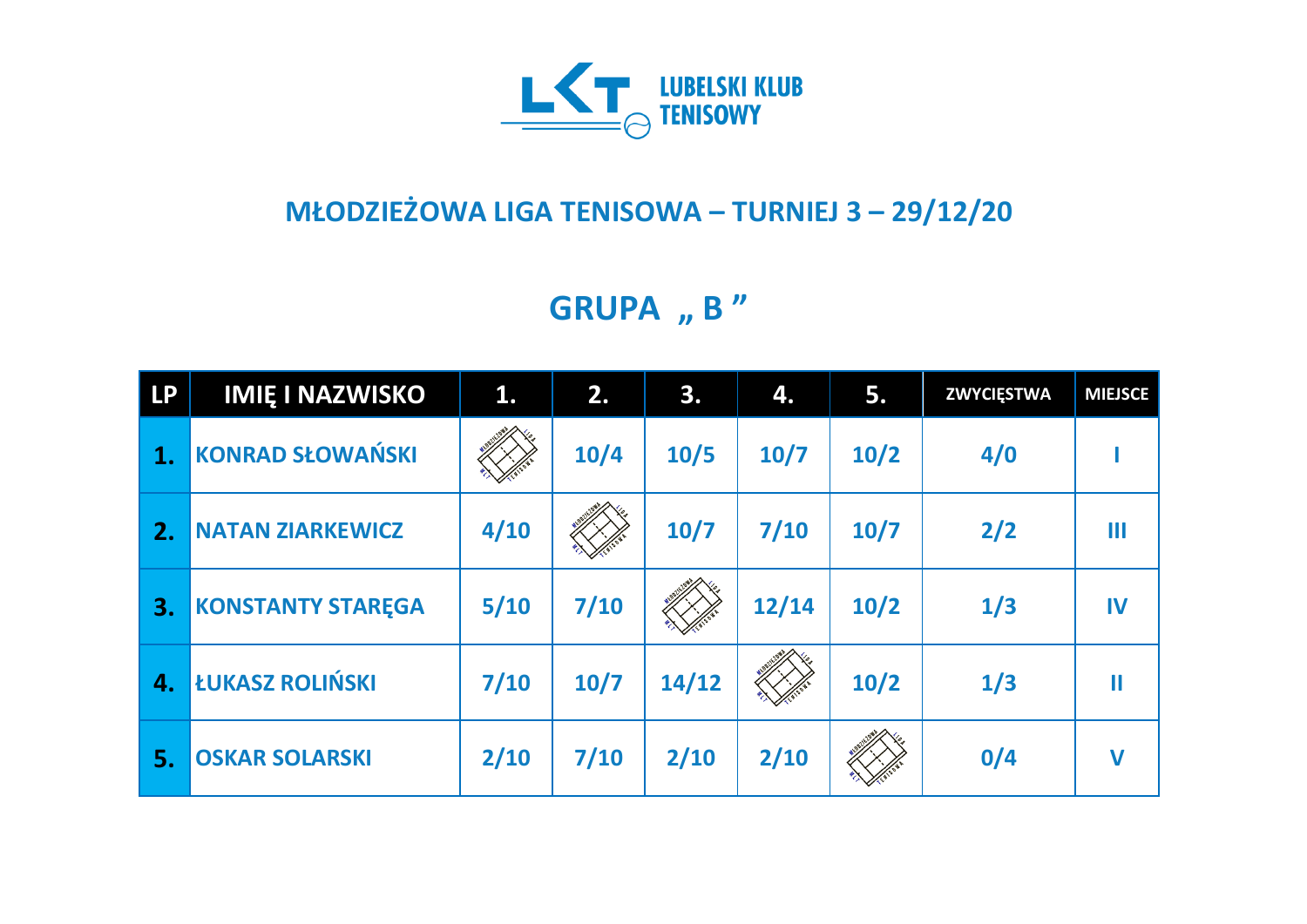

## **MŁODZIEŻOWA LIGA TENISOWA – TURNIEJ 3 – 29/12/20 GRUPA** "  $C''$

| <b>LP</b> | <b>IMIĘ I NAZWISKO</b>  | 1.     | 2.     | 3.   | 4.   | 5.   | <b>ZWYCIĘSTWA</b> | <b>MIEJSCE</b>         |
|-----------|-------------------------|--------|--------|------|------|------|-------------------|------------------------|
| 1.        | <b>WOJCIECH TĘCZA</b>   |        | 10/5   | 10/5 | 10/4 | 10/2 | 4/0               |                        |
| 2.        | <b>JONASZ STAREGA</b>   | $5/10$ |        | 7/10 | 10/2 | 10/5 | 2/2               | Ш                      |
| 3.        | <b>TOMASZ KIELISZEK</b> | $5/10$ | $10/7$ |      | 10/3 | 10/1 | 3/1               | $\mathop{\mathrm{II}}$ |
| 4.        | <b>FILIP CZUBARA</b>    | $5/10$ | 2/10   | 3/10 |      | 10/1 | 1/3               | IV                     |
| 5.        | <b>MIŁOSZ SOLARSKI</b>  | 2/10   | 5/10   | 1/10 | 1/10 |      | 0/4               | $\mathbf v$            |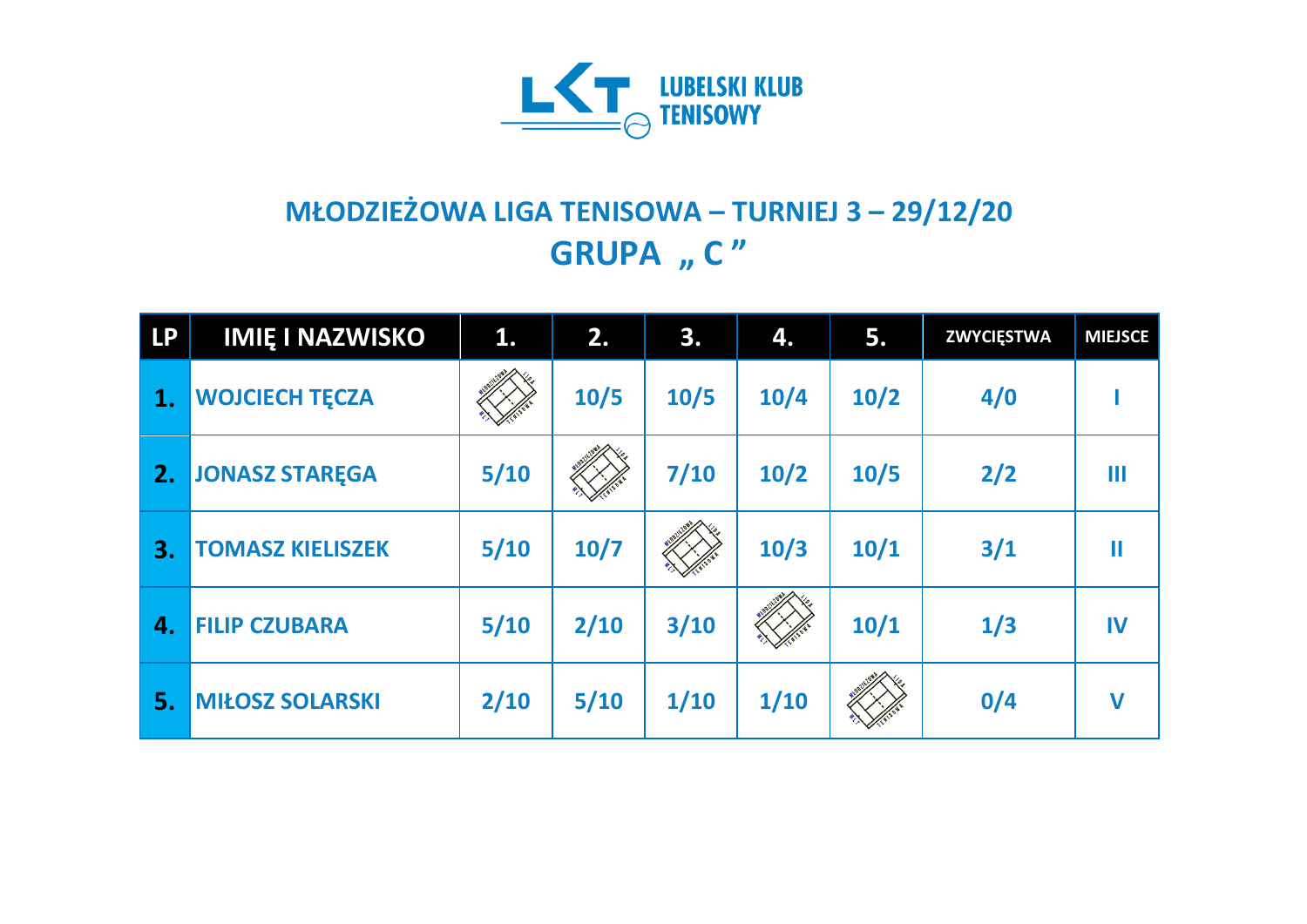

## **MŁODZIEŻOWA LIGA TENISOWA – TURNIEJ 3 – 29/12/20 GRUPA** "D"

| <b>LP</b> | <b>IMIĘ I NAZWISKO</b>               | 1.   | 2.   | 3.    | 4.    | 5.     | <b>ZWYCIĘSTWA</b> | <b>MIEJSCE</b> |
|-----------|--------------------------------------|------|------|-------|-------|--------|-------------------|----------------|
| 1.        | <b>ADAM WIELOSZ</b>                  |      | 10/6 | 10/2  | 10/4  | 10/2   | 4/0               |                |
| 2.        | <b>ARTUR WASIL</b>                   | 6/10 |      | 10/8  | 10/5  | $10/7$ | 1/3               | II             |
| 3.        | <b>KOTUŁA SZYMON</b>                 | 2/10 | 8/10 |       | 8/10  | 15/17  | 0/4               | $\mathbf V$    |
| 4.        | <b>KOTUŁA WOJCIECH</b>               | 4/10 | 5/10 | 10/8  |       | 13/15  | 1/3               | IV             |
| <b>S.</b> | <b>KRZYSZTOF</b><br><b>KONCEWICZ</b> | 2/10 | 7/10 | 17/15 | 15/13 |        | 2/2               | Ш              |